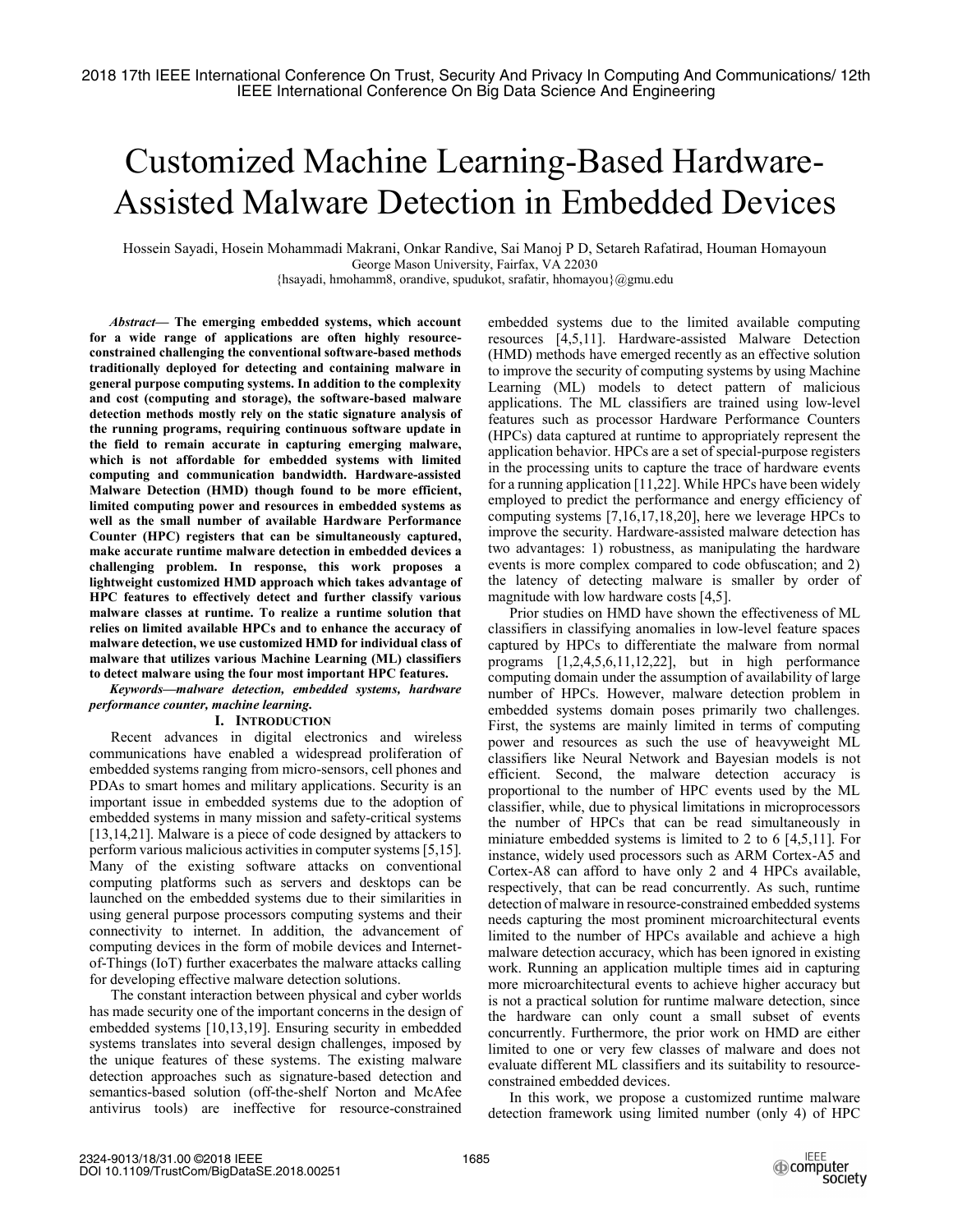

Fig. 1. Application of proposed HMD in embedded systems

features, addressing the challenge faces resource-constrained embedded systems. Fig. 1 illustrates the applicability of the proposed HMD in various embedded devices. The proposed HMD comprises of predicting the malware class using a lightweight multiclass classifier succeeded by a customized per class malware detector. The customized per class malware detector is a detector trained with the HPC event data of the corresponding malware class which is the target of detection. In addition, a comprehensive analysis of malware detection using various ML classifiers and their suitability to resourceconstrained embedded systems based on their hardware footprint and latencies are presented. To evaluate the effectiveness of proposed HMD, we thoroughly examine the malware detectors in terms of detection accuracy, and hardware implementation overheads to determine the most suited ML classifiers per malware class for effective malware detection with limited number of HPCs.

# **II. PROPOSED HARDWARE-ASSISTED MALWARE DETCTION**

In this section, we present a customized HMD for distinguishing the malware programs from benign applications and determining the class of malware at runtime.

#### *A. Experimental Setup and Data Collection*

Fig. 2-(a) illustrates the overview of data collection process in proposed customized HMD. Since each malware class has a different behavior, it allows a customized detector that is trained specifically for that malware class to more effectively perform the classification. We implemented customized detectors for three classes of malware including Rootkit, Trojan, and Backdoor. The applications (both malware and benign) are executed on an Intel Atom C2758 processor running Ubuntu 14.04 with Linux 4.4 Kernel and various HPCs data are collected with the aid of *Perf* tool. We executed more than 3000 benign and malware applications. Benign applications include MiBench benchmark suite [8], Linux system programs, browsers, text editors, and word processor. For malware applications, Linux malware is collected from virustotal.com [3]. After collecting microarchitectural events using *Perf*, we use the WEKA tool [9] to evaluate the accuracy and performance of different ML classifiers. HPC information is

collected by running all groups of regular and malware programs within Linux Containers (LXC) which is an isolated environment. Training ML classifiers involves profiling the incoming application with *Perf* tool under Linux and extracting low-level feature values for each training program, reducing the extracted features to the most vital HPCs, and developing a learning model from the training data. It is important to note that the input variables in our classifiers are the HPCs extracted every 10ms interval from running applications, and the output variable is the class of an application. In order to validate each of the utilized ML classifiers, a standard 70%-30% dataset split for training and testing is followed.

## *B. Feature Reduction*

In order to perform runtime malware detection using HPC information, it is essential to represent the applications in the form of low-level microarchitectural features. Such a representation can lead to a high-dimensional data processing which involves large computational overheads and complexity. Thus, it is non-trivial to determine the correct features in building an accurate predictor. In this work, we apply *Principle Component Analysis (PCA)* technique on the extracted HPCs to select the best HPCs for detecting malwares with one single run. PCA analysis allows us to monitor and determine the most vital and distinct microarchitectural parameters to extract application characteristics [7]. Next, we apply clustering and attribute evaluation technique to identify the most relevant features.

We apply PCA to find the best HPCs suited for training the ML-based malware detectors. We started with 16 HPCs for each malware class, we reduced the features to 8 and 4 most significant HPCs to capture the behavior of specific class of malware. The feature reduction results indicate that the identified prominent 4 HPCs are the same across various classes of malware. These HPCs include branch instructions, cache references, branch misses, and node-stores which provide a unique opportunity to identify the class of malware ahead of time for unknown malware. These 4 HPC features are then supplied to each ML-based malware detector as input parameters for each malware class. These features reflect pipeline front-end, pipeline back-end, cache subsystem, and main memory behaviors and are influential in the performance of standard applications.

## *C. Malware Detection Approach*

The overview of the customized malware detection process is depicted in Fig. 2-(b). As shown, first an effective multiclass classification model is developed to estimate the class of the running application. Next, depending on the predicted application type, customized ML classifiers are chosen for the predicted malware class with limited number of HPCs.



Fig. 2. Proposed hardware-assisted malware detection framework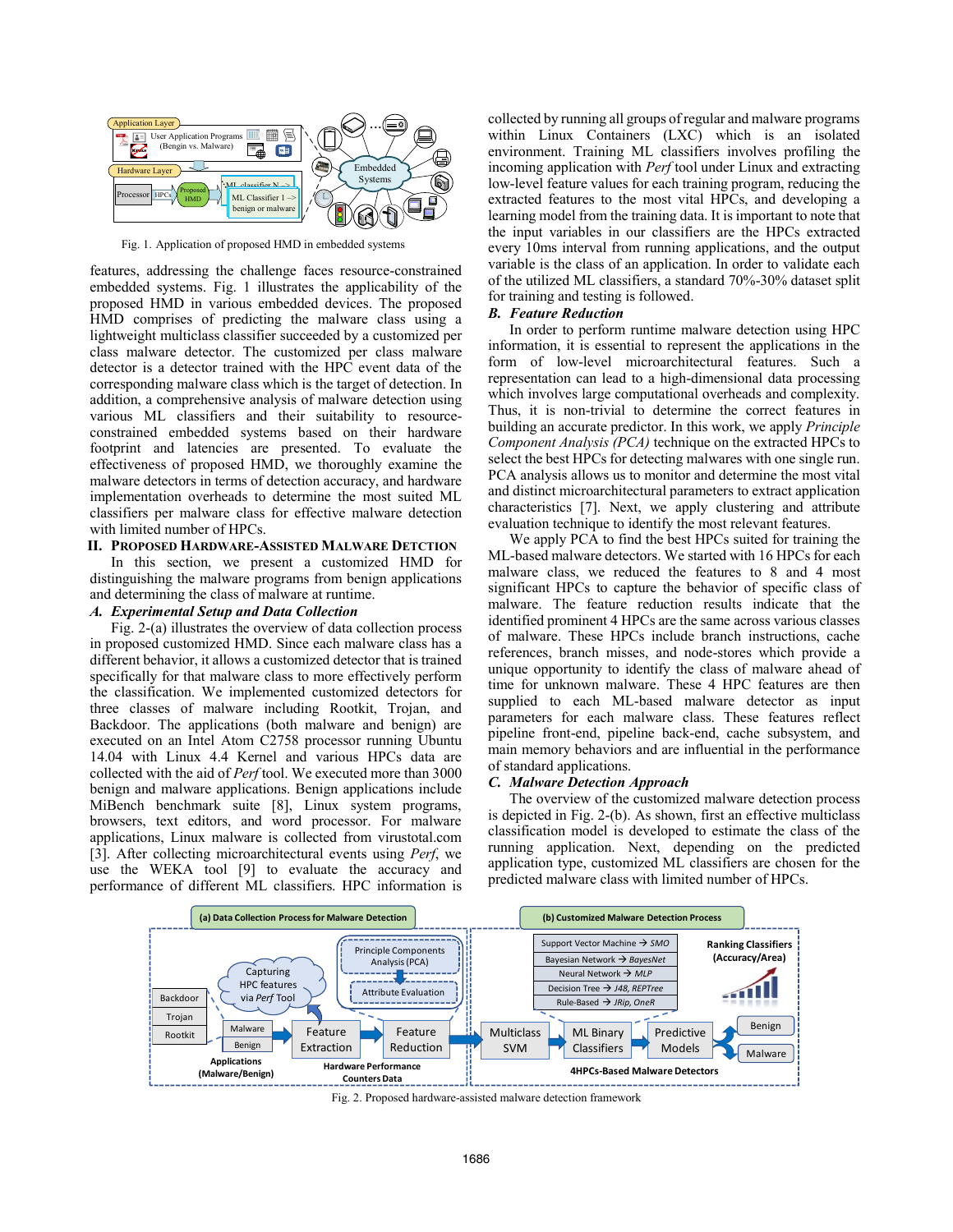**Application Class Prediction:** Customized malware detector is a ML classifier which is trained specifically with the samples that belong to one particular malware class. As each of the customized detectors is trained to classify a different class of malware, they are each answering a different classification question. Initially, the system is unaware of existence of malware in the application, as such the use of customized detectors cannot be effective. As such, for each class of malware experimented, one customized malware detector is employed. To address this concern, we first propose to predict the behavior of the application (benign or a particular malware class) using a multiclass Support Vector Machine (SVM). The SVM classifier is a supervised learning that analyzes data used for classification and regression analysis. The multiclass SVM primarily converts the basic binary classification to a multiclass problem, i.e. with more than two possible discrete outcomes.

In this work, the output of multiclass SVM is corresponding to the set of feasible classes of applications including 4 individual classes, one for "benign" program and 3 malware classes namely "Rootkit", "Trojan", and "Backdoor". The SVM model is trained using extensive set of HPCs data captured by running various benign and malware programs. The inputs to the SVM consists of the 4 features described previously. Given the inputs during runtime, the proposed multiclass SVM can then calculate a probability of each candidate application class being executed. The output with the highest probability is then chosen as the current application type during runtime. The evaluation results of the proposed SVM model show that lowering the number of HPCs to the top 4 features retains an accuracy of 70% and an average Area Under the Curve (AUC) of 0.81 indicating the effectiveness of SVM model to predict the right type of running application by using only 4 HPC features.

**Customized Machine Learning Classifiers:** As observed before, using SVM classifier does not provide a high malware detection accuracy when using limited number of HPCs. To address this challenge, we add the second stage of detection using various type of machine learning techniques. We propose using customized malware detector which is a ML classifier individually trained using the characteristics of specific class of malware. These ML classifiers are shown in Fig. 2. The rationale for selecting these machine learning models are: First, they are from different branches of ML methods covering a diverse range of learning algorithms which are inclusive to model both linear and non-linear problems. Second, the prediction model produced by them can be a binary classification which is compatible with our malware detection.

#### **III. EVALUATION RESULTS**

In this section, the proposed HMD is evaluated in terms of malware detection accuracy, hardware overheads as well as the accuracy per unit of area to analyze hardware suitability.

#### *A. Malware Detection Accuracy*

The accuracy is defined as the percentage of correctly classified samples by the malware detector. Fig. 3 depicts the accuracy results of proposed runtime HMD for different ML classifiers with three different classes of malware experimented. In addition, the accuracy when employing the first level of detection (multiclass SVM) is also illustrated where the class of application is predicted (referred as MSVM). As seen, using only one-level classifier i.e., only multiclass SVM as a first level provides an accuracy of 70% when using 4 HPCs which is low



Fig. 3. Accuracy of various malware detectors: comparison of multiclass SVM (MSVM) and proposed customized HMD for (a) Rootkit, (b) Backdoor, (c) Trojan, (d) average results

for security-critical embedded devices. The results show that the proposed approach enhances the malware detection accuracy in majority of the cases.

In case of Rootkit, the accuracy is improved by more than 20% when using MLP and SMO classifiers. Similar observations are made for Trojan and Backdoor. MLP performs best for Rootkit and Backdoor detection, whereas OneR and BayesNet outperforms MLP in terms of accuracy in Trojan. In addition, a reduction in the rule-based and decision tree-based techniques such as JRip, J48, and REPTree is observed for Trojan. The OneR and BayesNet customized classifiers are both delivering the highest accuracy of 99%. Fig. 3-(d) also shows the average accuracy results for various ML classifiers. On an average, the accuracy of malware detection is increased by up to 23.2% (in SMO classifier) across all the three tested classes of malware. As seen, the HMD employing customized SMO and BayesNet classifiers achieves highest malware detection accuracy of 93.2% and 92.9%, respectively.

## *B. Hardware Overhead Analysis*

As the embedded systems are resource-constrained, the hardware footprint and the involved latency play a crucial role in adopting ML classifier for runtime malware detection. While complex algorithms such as Neural Networks can deliver high accuracy, they also add significant area overhead and are slower in terms of hardware implementation making them unsuitable for resource-limited embedded devices. Hence, we evaluate the hardware overheads posed by different ML classifiers. For hardware implementation, we implemented and synthesized ML classifiers using Vivado HLS for Xilinx Virtex-7 FPGA. In order to evaluate the hardware implementation cost, in Table I, we report the results for different ML classifiers that use 4 HPCs for runtime malware detection. Latency unit is represented in terms of the number of clock cycles (cycles  $(@10 \text{ ns})$  required to classify input vector and the area is the total number of utilized LUTs, FFs, and DSP units inside FPGA.

As expected, the area and the latency for heavyweight ML classifiers such as MLP and BayesNet are much larger compared

TABLE I: HARDWARE IMPLEMENTATION RESULTS

| <b>Classifier</b> | Latency $(a)10$ ns) | Hardware Area |
|-------------------|---------------------|---------------|
| <b>BayesNet</b>   |                     | 7645          |
| J48               |                     | 584           |
| <b>JRip</b>       |                     | 156           |
| <b>MLP</b>        | 102                 | 25667         |
| OneR              |                     | 292           |
| <b>REPTree</b>    |                     | 377           |
| <b>SMO</b>        |                     | 2466          |